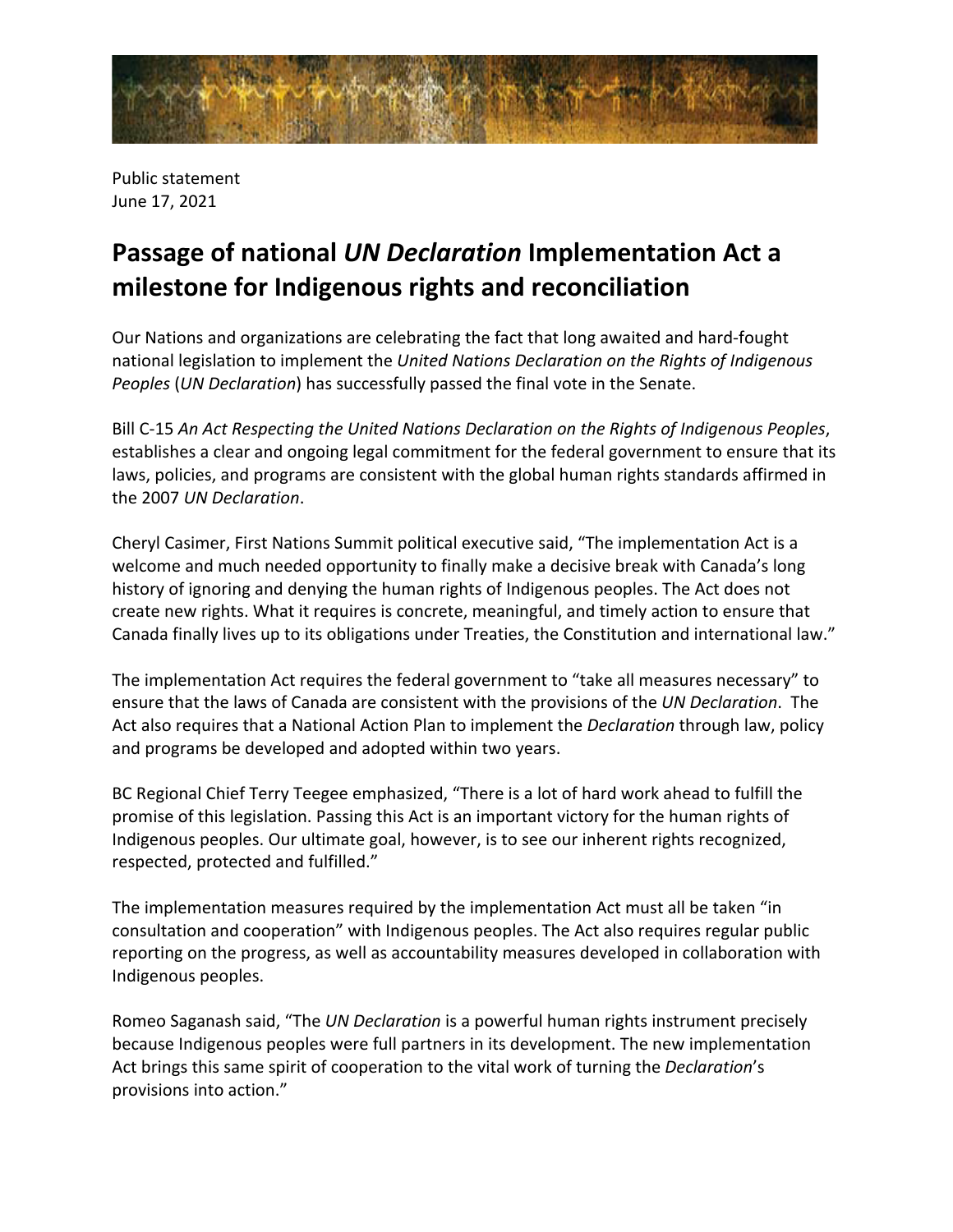Since the global adoption of the *UN Declaration*, Canadian courts and tribunals have increasingly turned to its provisions to help guide the interpretation and application of federal, provincial, and territorial laws and regulations. The Act affirms the reality that the *Declaration* already has legal effect in Canada. However, instead of leaving interpretation solely in the hands of the courts, the Act requires the federal government to take active measures, in consultation and cooperation with Indigenous peoples, to reform its laws.

Ellen Gabriel said, "Indigenous peoples have been forced to go to Canada's courts over and over again because our rights have been denied and the exercise of our rights has been criminalized. All governments have the obligation to uphold the highest standard of human rights protection, without discrimination. The new Act is an opportunity to create an open dialogue with all rights holders, including traditional governments, something that is sorely lacking in the lopsided relationship Canada has with Indigenous peoples today."

Professor Brenda Gunn noted, "Indigenous peoples have won many important victories in the courts. This Bill is not about making a choice between this existing jurisprudence and international law. The two must work together. The point is to adopt a more cooperative, proactive and coordinated approach so that Indigenous peoples don't need to rely on the courts to uphold rights that should be recognized and respected in the first place."

The *UN Declaration* affirms Indigenous peoples' inherent right to self-determination, including the right of Indigenous peoples to make their own decisions about how their lands will be used and protected and how their cultures and traditions will be maintained. The *Declaration* prohibits racial discrimination, requiring special measures to address the needs and safety of those at greatest risk of human rights violations, and calls on states to respect and enforce the Treaties and other agreements they have entered into with Indigenous peoples.

Cheryl Knockwood, Nova Scotia Human Rights Commission Chair, emphasized, "First Nations, Inuit and Métis Nation leaders and activists fought for the *Declaration* at the United Nations so that its provisions could be implemented here at home. Today, more than ever, the framework of the *UN Declaration* is urgently needed so that the continuing history of profound human rights violations against Indigenous peoples in Canada can finally be addressed."

The implementation Act explicitly rejects colonialism and the doctrines of racial superiority, including *Terra Nullius* and the doctrine of discovery, long used to deny Indigenous peoples' fundamental rights. The Act states that "all relations with Indigenous peoples must be based on the recognition and implementation of the inherent right to self-determination." The Act also calls for "concrete" measures to "address injustices, combat prejudice and eliminate all forms of violence, racism and discrimination, including systemic racism and discrimination."

UBCIC President, Grand Chief Stewart Phillip said, "Sooner or later, Canada had to come to terms with the fact the *UN Declaration* is part of our legal reality. While I regret the fact that it

**The Coalition for the Human Rights of Indigenous Peoples** (www.declarationcoaliton.ca) 2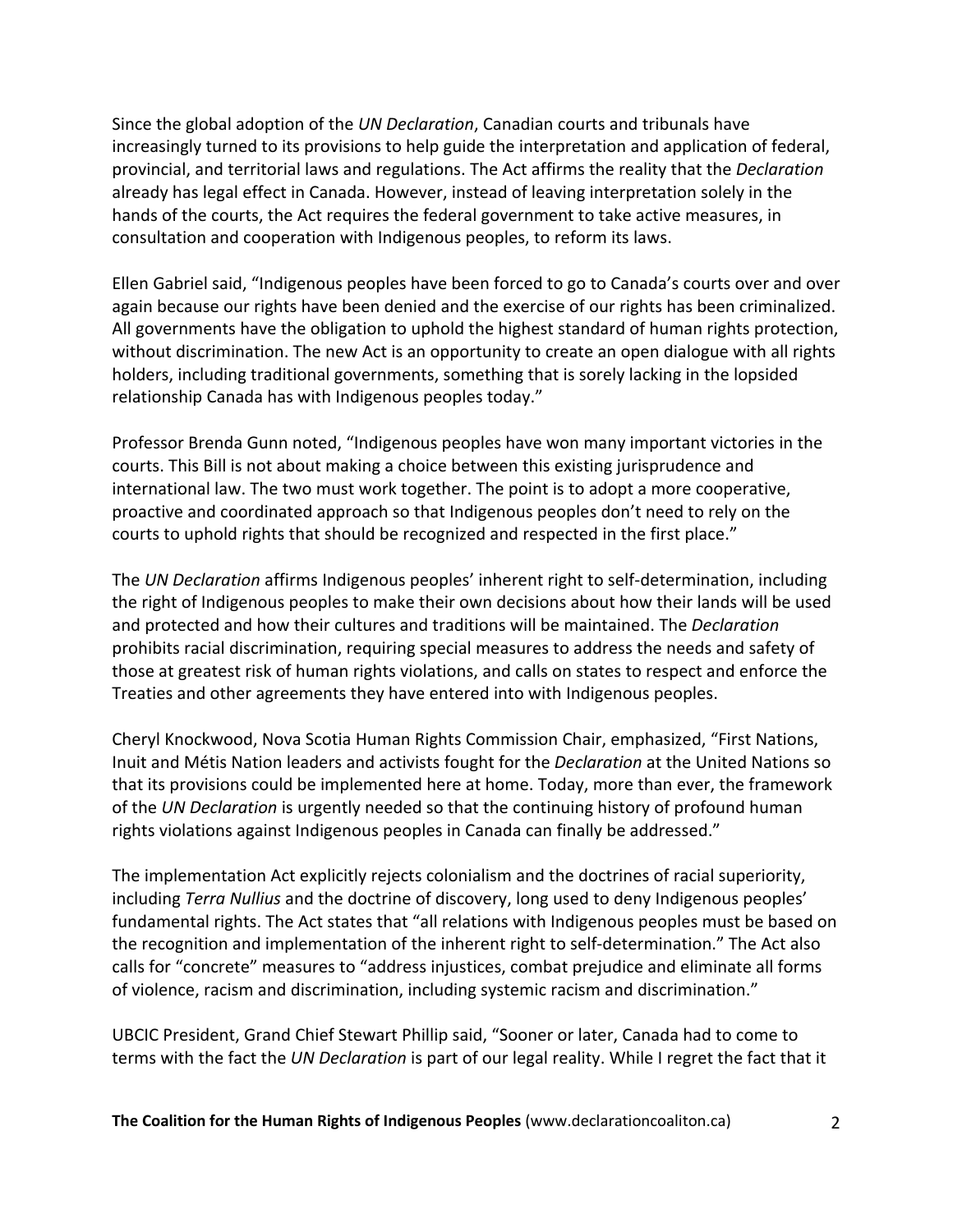has taken so long to pass national implementation legislation, I am encouraged by the strong foundation for action set out in this Act."

Chief Wilton Littlechild said, "The implementation Act was adopted with the support of the vast majority of Parliamentarians, across party lines. It will be crucial to maintain this momentum and the political will to embrace change as we move ahead with the vital work of reforming laws and developing a National Action Plan."

The Act is closely modeled on Bill C-262, a private Member's Bill that was passed by the House of Commons in 2018 but was prevented from becoming law by a filibuster in the Senate. In 2019, the province of British Columbia adopted provincial implementation legislation based on this same model.

Jennifer Preston, Canadian Friends Service Committee General Secretary said, "Canada now has an implementation model that is both principled and pragmatic. The support for Bill C-15 across party lines is an important foundation to move ahead with concrete, meaningful action. I encourage all provincial and territorial governments to work with Indigenous peoples and follow the examples of both BC and the federal implementation Act to explore the potential for similar implementation measures within their own jurisdictions."

The Truth and Reconciliation Commission called for implementation of the *UN Declaration*, as well as for government officials, lawyers, corporations and others to educate themselves on provisions.

Laurie Buffalo, Councilwoman Samson Cree Nation, declared, "Treaty Nations across Turtle Island played a crucial role in creation and global adoption of the UN Declaration. Their hard work and perseverance lead to the first global human rights instrument to truly protect our Treaty rights and uphold their original spirit and intent of mutual respect and peaceful coexistence. Now, through national implementation, we have the chance to bring this vision to life in really concrete ways that will benefit our communities and future generations."

Grand Council of the Crees / Cree Nation Government Grand Chief Abel Bosum said, "Indigenous peoples have worked, over the course of many decades, to advance the *UN Declaration*. It will be crucial going forward that we set aside myths and misrepresentations about the *Declaration* and its implications and instead draw on the considerable expertise that has been developed over these long years of advocacy."

The *UN Declaration* was adopted by the UN General Assembly more than 13 years ago, on September 13, 2007, as the global minimum standards for the "survival, dignity and well-being" of Indigenous peoples.

Dr. Sheryl Lightfoot concluded, "From an international perspective, Canada's implementation legislation is a landmark achievement. Since the global adoption of the *Declaration*, the UN

**The Coalition for the Human Rights of Indigenous Peoples** (www.declarationcoaliton.ca) 3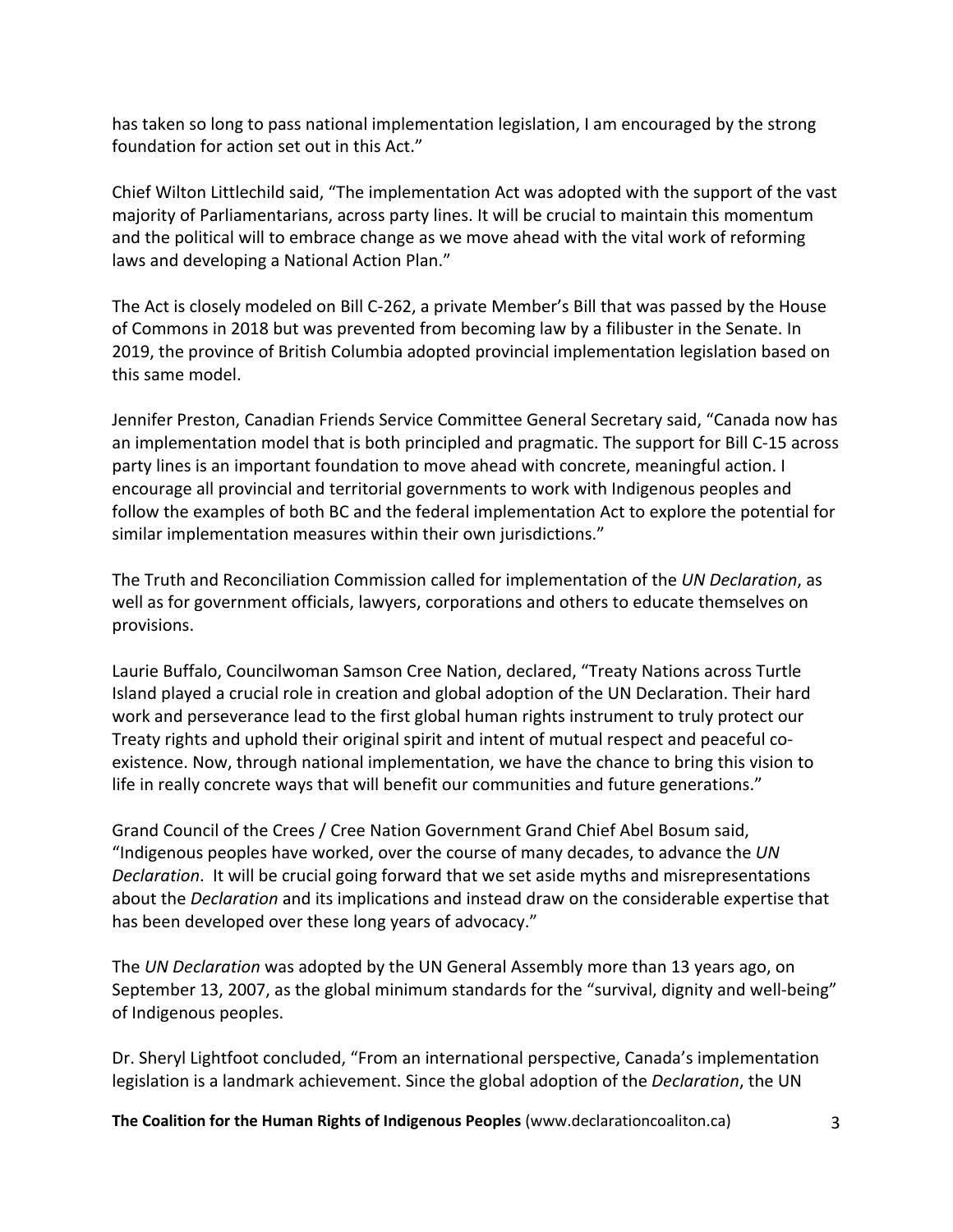General Assembly has repeatedly re-affirmed the obligation of all states to fully implement its provisions. This Act provides an important example to the international community of how to fulfill this obligation in way that is concrete, practical, and wholly consistent with the rights framework of the *Declaration* itself."

*The Coalition for the Human Rights of Indigenous Peoples (www.declarationcoaliton.ca)* This statement was endorsed by the following organizations and individuals:

Amnistie internationale Canada francophone BC Assembly of First Nations Canadian Friends Service Committee (Quakers) First Nations Summit Grand Council of the Crees (Eeyou Istchee)/Cree Nation Government KAIROS: Canadian Ecumenical Justice Initiatives Union of BC Indian Chiefs Romeo Saganash Chief Wilton Littlechild, former TRC Commissioner Ellen Gabriel, Kanien'kehá:ka Activist

Cheryl Knockwood, Chair, Nova Scotia Human Rights Commission

Dr. Sheryl Lightfoot, Canada Research Chair of Global Indigenous Rights and Politics, University of British Columbia

Lea Nicholas MacKenzie, former Special Advisor on Indigenous Issues at the Canadian Mission to the UN

Laurie Buffalo, Councilwoman, Samson Cree Nation

Brenda Gunn, Professor, Robson Hall Faculty of Law, University of Manitoba

Bobbi Herrera, Centennial Ambassador (Alberta)

Dr. Mariam Wallet Aboubakrine, Présidente, Association Tinhinan Canada and member Tinhinane Sahel